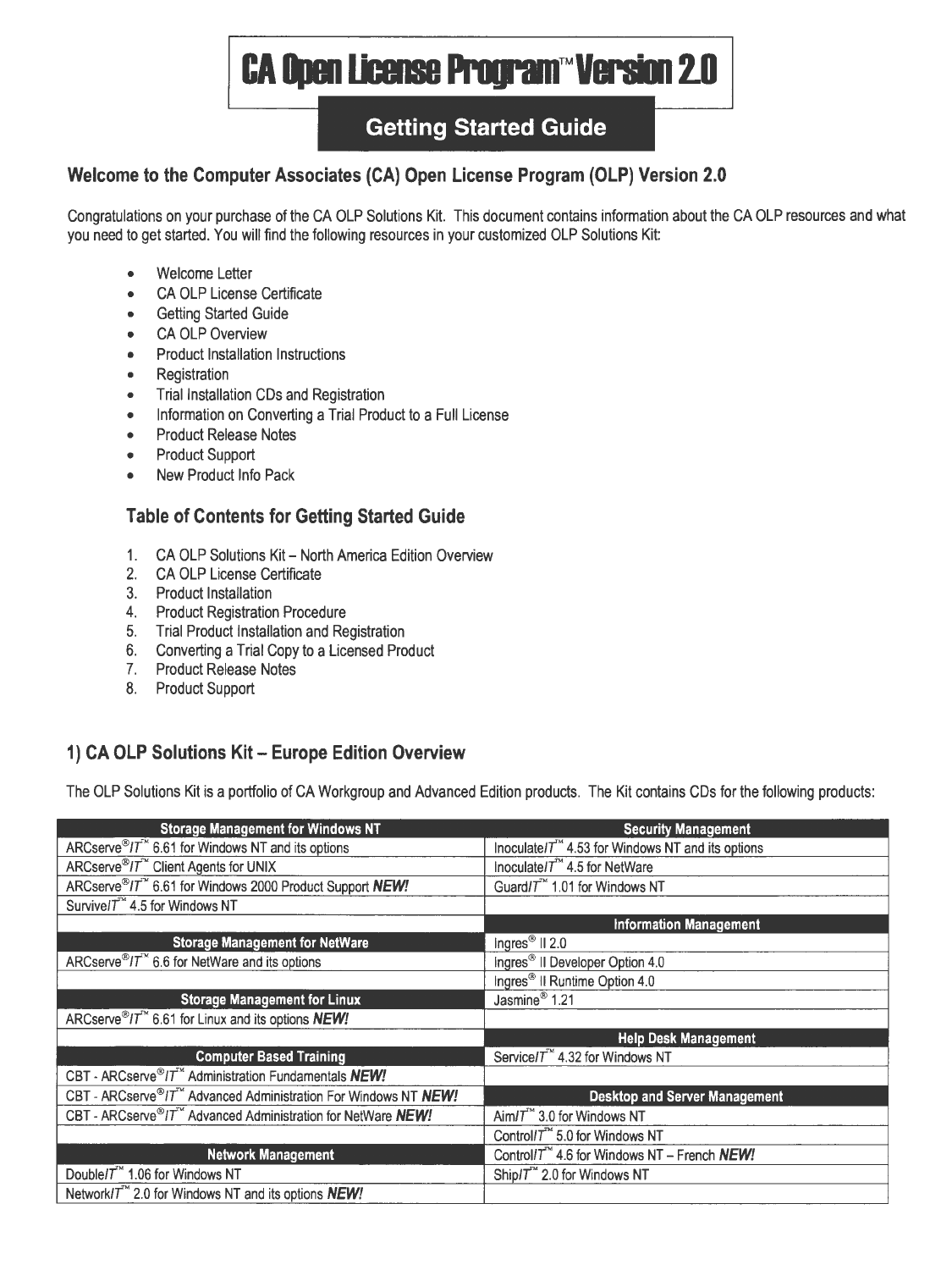The Solutions Kit also contains your OLP License Certificate and additional information about the Open License Program. Product documentation is also included as part of each product CD.

Most products contained on these CDs install as trial copy versions. These trial copies allow you to explore and evaluate the features and capabilities of each product. Each trial copy version supports all product features and is fully functional for ten (10) days. You can also register to extend the term of the trial to thirty (30) days. Please see the **Trial Product Installation and Registration** section (#5) below for information on extending trial copies to the thirty (30) days period. When you decide to purchase any of these products, you will be issued a new OLP License Certificate with a permanent Registration ID. All you need to do is re-register the product with this ID. The product does not have to be re-installed or re-configured. With a valid registered key code, the product installs as a fully licensed product. Simply follow the instructions listed in the Product Registration Procedure section to obtain registered key codes for all of your licensed products.

Please note: Installing a product without first properly licensing it from CA is a breach of your Open License Program Conditions of Use, an infringement of CA's intellectual property rights, and is grounds for CA's termination of your license and your right to use CA's software.

# **2) CA OLP License Certificate**

The OLP License Certificate gives you the right to copy products purchased through the Open License Program in the exact quantity ordered. The OLP License Certificate contains the following information:

- A unique license number
- A list of the products licensed
- Information necessary to unlock the products
- OLP License Certificate "Registration IDs Conditions of Use" (described on the reverse side of the document)

After product installation and registration, the OLP License Certificate should be kept in a safe and accessible place. The license number documented on the OLP License Certificate is required for all reorders.

## **3) Product Installation**

To get started, insert the appropriate product CD into your CD-ROM drive. For most products the CD should automatically launch. If it does not, manually run **setup.axe** from the CD. Otherwise, select the product to install from the product selector.

| Product                                                                            | Install from CD labeled                                               |
|------------------------------------------------------------------------------------|-----------------------------------------------------------------------|
| <b>Storage Management for Windows NT</b>                                           |                                                                       |
| ARCserve <sup>®</sup> /T <sup>™</sup> 6.61 for Windows NT and its options          | ARCserve®/T <sup>™</sup> Workgroup/Advanced Edition                   |
| ARCserve®IT <sup>™</sup> 6.61 for Windows NT and its options - French              | ARCserve®/7 <sup>™</sup> Workgroup/Advanced Edition Version Francaise |
| ARCserve <sup>®</sup> /7 <sup>™</sup> 6.61 for Windows NT and its options - German | ARCserve®/T <sup>™</sup> Workgroup/Advanced Edition Deutsche Version  |
| ARCserve <sup>®</sup> /7 <sup>™</sup> Client Agents for UNIX                       | ARCserve®/7 <sup>7</sup> UNIX Client Agents                           |
| Survive/T <sup>74</sup> 4.5 for Windows NT                                         | Survive/T <sup>™</sup> Advanced Edition                               |
|                                                                                    |                                                                       |
| <b>Storage Management for NetWare</b>                                              |                                                                       |
| ARCserve <sup>®</sup> IT <sup>™</sup> 6.6 for NetWare and its options              | ARCserve <sup>®</sup> /T <sup>™</sup> for NetWare                     |
|                                                                                    |                                                                       |
| <b>Storage Management for Linux</b>                                                |                                                                       |
| ARCserve <sup>®</sup> /7 <sup>™</sup> 6.61 for Linux and its options               | ARCserve <sup>®</sup> /7 <sup>™</sup> Advanced Edition for Linux      |
|                                                                                    |                                                                       |
| <b>Computer Based Training</b>                                                     |                                                                       |
| CBT - ARCserve®/T <sup>™</sup> Administration Fundamentals                         | ARCserve®/T <sup>™</sup> Computer Based Training                      |
| CBT - ARCserve®/T <sup>™</sup> Advanced Administration For Windows NT              | ARCserve <sup>®</sup> /T <sup>™</sup> Computer Based Training         |
| CBT - ARCserve <sup>®</sup> /T <sup>™</sup> Advanced Administration for NetWare    | ARCserve <sup>®</sup> /T <sup>™</sup> Computer Based Training         |
|                                                                                    |                                                                       |
| <b>Security Management</b>                                                         |                                                                       |
| Inoculate/ $T^{\infty}$ 4.53 for Windows NT and its options                        | Inoculate/T <sup>™</sup> Workgroup/Advanced Edition                   |
| Inoculate/ $T^{\prime\prime}$ 4.5 for NetWare                                      | Inoculate/ $T^{\prime\prime}$ for NetWare                             |
| Guard/T <sup>™</sup> 1.01 for Windows NT                                           | Guard/T <sup>™</sup> Workgroup Edition                                |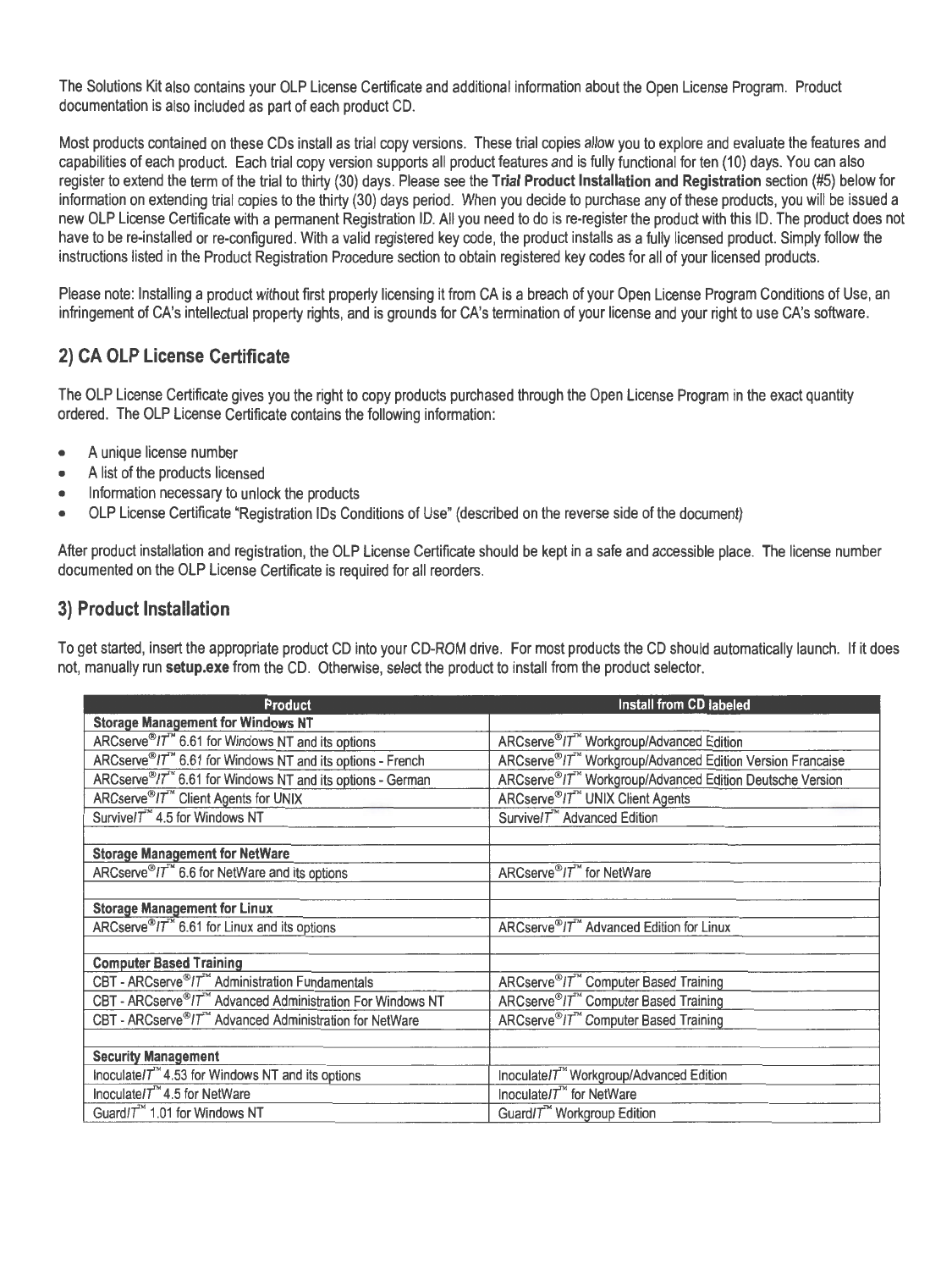| <b>Product</b>                                      | Install from CD labeled                                               |
|-----------------------------------------------------|-----------------------------------------------------------------------|
| <b>Desktop and Server Management</b>                |                                                                       |
| Aim/ $T^{\prime\prime}$ 3.0 for Windows NT          | Aim/T <sup>™</sup> Workgroup Edition                                  |
| Control/ $T^M$ 5.0 for Windows NT                   | Control/T <sup>™</sup> Advanced Edition                               |
| Control/T <sup>**</sup> 4.6 for Windows NT - French | Control/T <sup>**</sup> Workgroup/Advanced Editions Edition francaise |
| Ship/ $T^{N}$ 2.0 for Windows NT                    | Ship/T™ Workgroup Edition                                             |
|                                                     |                                                                       |
| <b>Information Management</b>                       |                                                                       |
| Ingres <sup>®</sup> II 2.0                          | Ingres <sup>®</sup> Workgroup Edition                                 |
| Ingres <sup>®</sup> II Developer Option 4.0         | Ingres <sup>®</sup> II OpenROAD Developer Option                      |
| Ingres <sup>®</sup> Il Runtime Option 4.0           | Ingres <sup>®</sup> II OpenROAD Runtime Option                        |
| Jasmine <sup>®</sup> 1.21                           | Jasmine <sup>®</sup> Workgroup Edition                                |
|                                                     |                                                                       |
| <b>Network Management</b>                           |                                                                       |
| Double/T <sup>™</sup> 1.06 for Windows NT           | Double/T <sup>™</sup> Workgroup Edition                               |
| Network/T <sup>TN</sup> 2.0 for Windows NT          | Network/T™ Advanced Edition for Windows NT                            |
| Network/T <sup>™</sup> 2.0 Options for Windows NT   | Network/T <sup>™</sup> Advanced Edition Option Pack                   |
|                                                     |                                                                       |
| <b>Help Desk Management</b>                         |                                                                       |
| Service/7 <sup>™</sup> 4.32 for Windows NT          | Service/T <sup>™</sup> Workgroup Edition                              |

# **4) Product Registration Procedure**

### **(A) Full Product Key Code appears on License Certificate**

Full License key codes for products marked with a check box in the **"Full Product Key Code appears on License Certificate"** column in the list below can be found on the OLP License Certificate located in the Solutions Kit. You will be prompted for the product key code during installation. The key code unlocks the program and allows you to complete the process.

## (B) Retrieve Full Product License File with Register/T<sup>™</sup>

Products denoted with a check box in the "Retrieve Full Product License File with Register/T<sup>24</sup>" column in the list below require a registration process. Each of these products will function normally for a 10-day trial period allowing you time to register the product. **Without a Registered Key code, this software will STOP working 10 days after installation.** 

Included in the OLP Solutions Kit is Register/ $T^{\prime\prime}$ , a simple program that expedites the registration process. Run **Regit.exe** found on the Register/ $T^{\prime\prime}$  CD and not the Register/T program that may be found in the Windows Start/Programs menu. If you are installing a French or German Product, please run **Regit.exe** from that CD. You will find the Registration ID for the product you have licensed on your Open License Program License Certificate.

Please Note: If you are upgrading to either ARCserve<sup>®</sup>/<sup>T"</sup> French or German, or any French or German ARCserve/T Options, you will need to use the CDs labeled ARCservelT Upgrade - French or ARCservelT Upgrade - German.

| <b>Product</b>                                                                          | (A)<br><b>Retrieve Full Product License File</b><br>with Register/ $T^{\prime\prime}$ | (B)<br>Full Product Key Code appears on<br><b>License Certificate</b> |
|-----------------------------------------------------------------------------------------|---------------------------------------------------------------------------------------|-----------------------------------------------------------------------|
| <b>Storage Management for Windows NT</b>                                                |                                                                                       |                                                                       |
| ARCserve <sup>®</sup> / $T^{\prime\prime}$ 6.61 for Windows NT and its options          | ☑                                                                                     |                                                                       |
| ARCserve <sup>®</sup> / $T^{\prime\prime}$ 6.61 for Windows NT and its options - French | $\triangledown$                                                                       |                                                                       |
| ARCserve®/T <sup>™</sup> 6.61 for Windows NT and its options - German                   | ☑                                                                                     |                                                                       |
| ARCserve <sup>®</sup> /T <sup>™</sup> Client Agents for UNIX                            |                                                                                       |                                                                       |
| Survive $T^{\infty}$ 4.5 for Windows NT                                                 | ☑                                                                                     |                                                                       |
|                                                                                         |                                                                                       |                                                                       |
| <b>Storage Management for NetWare</b>                                                   |                                                                                       |                                                                       |
| ARCserve <sup>®</sup> /T <sup>™</sup> 6.6 for NetWare and its options                   |                                                                                       | ∇                                                                     |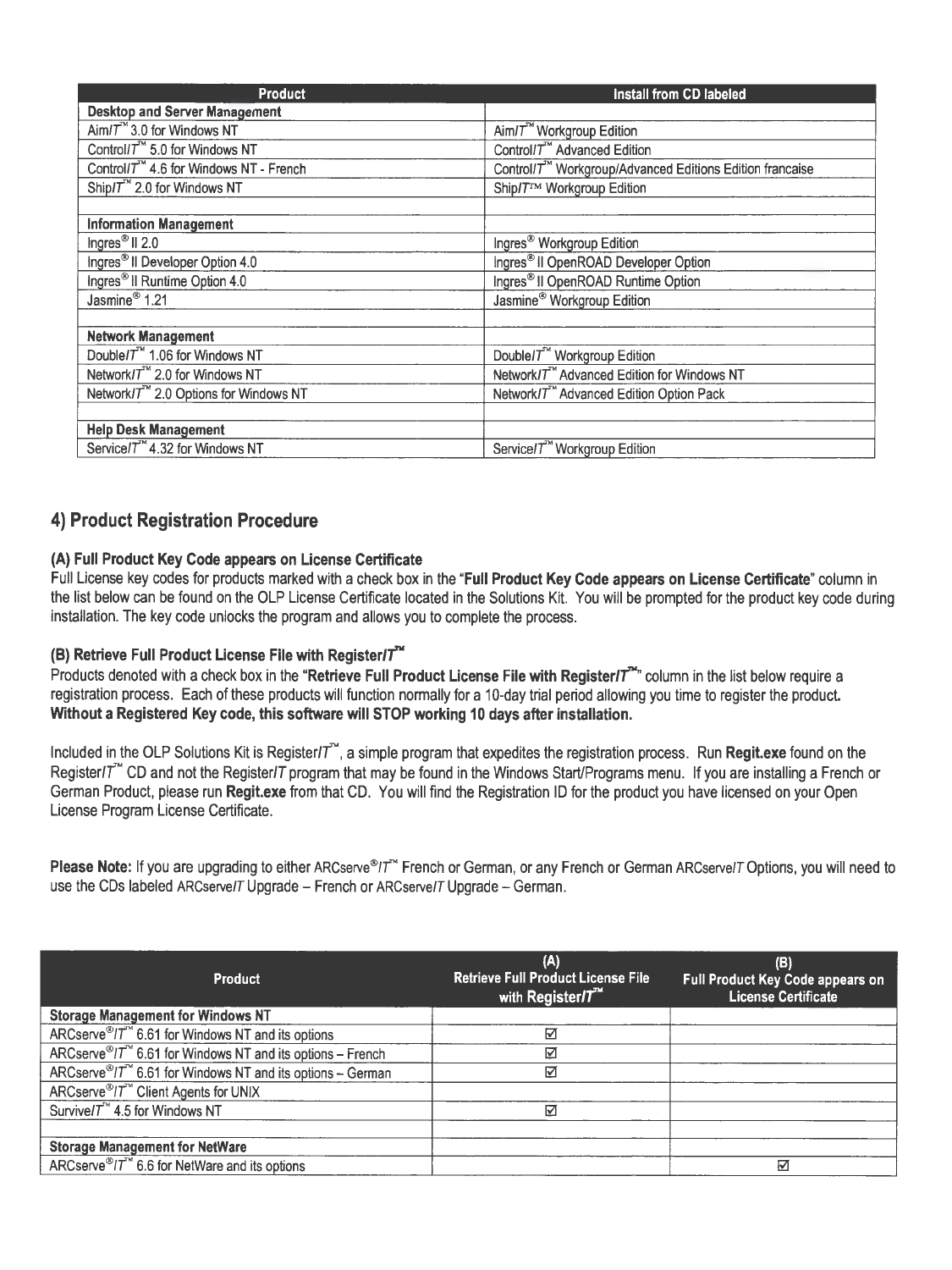| <b>Product</b>                                                                                             | (A)<br>Retrieve Full Product License File | (B)<br>Full Product Key Code appears on |
|------------------------------------------------------------------------------------------------------------|-------------------------------------------|-----------------------------------------|
|                                                                                                            | with Register/T <sup>**</sup>             | License Certificate                     |
| <b>Storage Management for Linux</b>                                                                        |                                           |                                         |
| $\widehat{ARCserve^{\circledast}/T}^{\sim} 6.61$ for Linux and its options                                 |                                           |                                         |
|                                                                                                            |                                           |                                         |
| <b>Computer Based Training</b>                                                                             |                                           |                                         |
| CBT - ARCserve <sup>®</sup> /7 <sup>™</sup> Administration Fundamentals                                    | ☑                                         |                                         |
| CBT - ARCserve <sup>®</sup> /T <sup>™</sup> Advanced Administration For Windows NT                         | ☑                                         |                                         |
| CBT - ARCserve <sup>®</sup> /T <sup>™</sup> Advanced Administration for NetWare                            | $\overline{\mathbf{M}}$                   |                                         |
|                                                                                                            |                                           |                                         |
| <b>Security Management</b>                                                                                 | M                                         |                                         |
| Inoculate/T <sup>**</sup> 4.53 for Windows NT and its options<br>Inoculate/ $T^{\text{M}}$ 4.5 for NetWare |                                           | M                                       |
|                                                                                                            |                                           |                                         |
| Guard/T <sup>™</sup> 1.01 for Windows NT                                                                   | M                                         |                                         |
| <b>Desktop and Server Management</b>                                                                       |                                           |                                         |
| Aim/ $T^{\prime\prime}$ 3.0 for Windows NT                                                                 | K                                         |                                         |
| Control/7 <sup>74</sup> 5.0 for Windows NT                                                                 | $\boxtimes$                               |                                         |
| Control/T <sup>™</sup> 4.6 for Windows NT - French                                                         | M                                         |                                         |
| Ship/ $T^{\infty}$ 2.0 for Windows NT                                                                      | ☑                                         |                                         |
|                                                                                                            |                                           |                                         |
| <b>Network Management</b>                                                                                  |                                           |                                         |
| Double/T <sup>™</sup> 1.06 for Windows NT                                                                  | ☑                                         |                                         |
| Network/T <sup>**</sup> 2.0 for Windows NT and its options                                                 | $\overline{\mathbb{M}}$                   |                                         |
|                                                                                                            |                                           |                                         |
| <b>Information Management</b>                                                                              |                                           |                                         |
| Ingres <sup>®</sup> II $2.0$                                                                               | ☑                                         |                                         |
| Ingres <sup>®</sup> II Developer Option 4.0                                                                | K                                         |                                         |
| Ingres <sup>®</sup> Il Runtime Option 4.0                                                                  | ☑                                         |                                         |
| Jasmine <sup>®</sup> 1.21                                                                                  | M                                         |                                         |
|                                                                                                            |                                           |                                         |
| <b>Help Desk Management</b>                                                                                |                                           |                                         |
| Service/T <sup>**</sup> 4.32 for Windows NT                                                                | $\triangledown$                           |                                         |
|                                                                                                            |                                           |                                         |

Each individual product requires its own unique License File. Please follow these simple steps to obtain a License File for each product.

Note for Control/T<sup>™</sup>: Licensing of Control/T<sup>™</sup> is centrally handled by the Control/T Manager. Your OLP License Certificate in this Solutions Kit identifies:

- Number of HosWiewer Agents licensed
- Serial Number
- Registration ID

To properly license Control/T<sup>264</sup> apply the Registration ID to the Control/T Manager machine. Once the registration process is completed, the Host/Viewer agents are automatically registered. You do not need to perform registration at each of the Host/Viewer Agent machines.

The Host/Viewer Agent count on your Control/T Manager machine is cumulative. If you register "25 Host/Viewer Agents" Registration ID and then register a "100 Host/Viewer Agents" Registration ID, a total of 125 Host/Viewer Agents are licensed on the Control/T Manager machine.

Note for Inoculate/ $T^*$ : The Inoculate/T server centrally handles licensing of the Inoculate/T clients. Your OLP License Certificate in this Solutions Kit identifies:

- Number of clients available for licensing
- Serial Number
- Registration ID

To register your lnoculate/T clients:

- 1. Use the Windows NT Explorer and run the **Regit.exe** program directly from the Register/ $T^{\prime\prime}$  CD.
- 2. Follow the instructions below for registering and supply the Client Pack Registration ID when prompted. This will register the total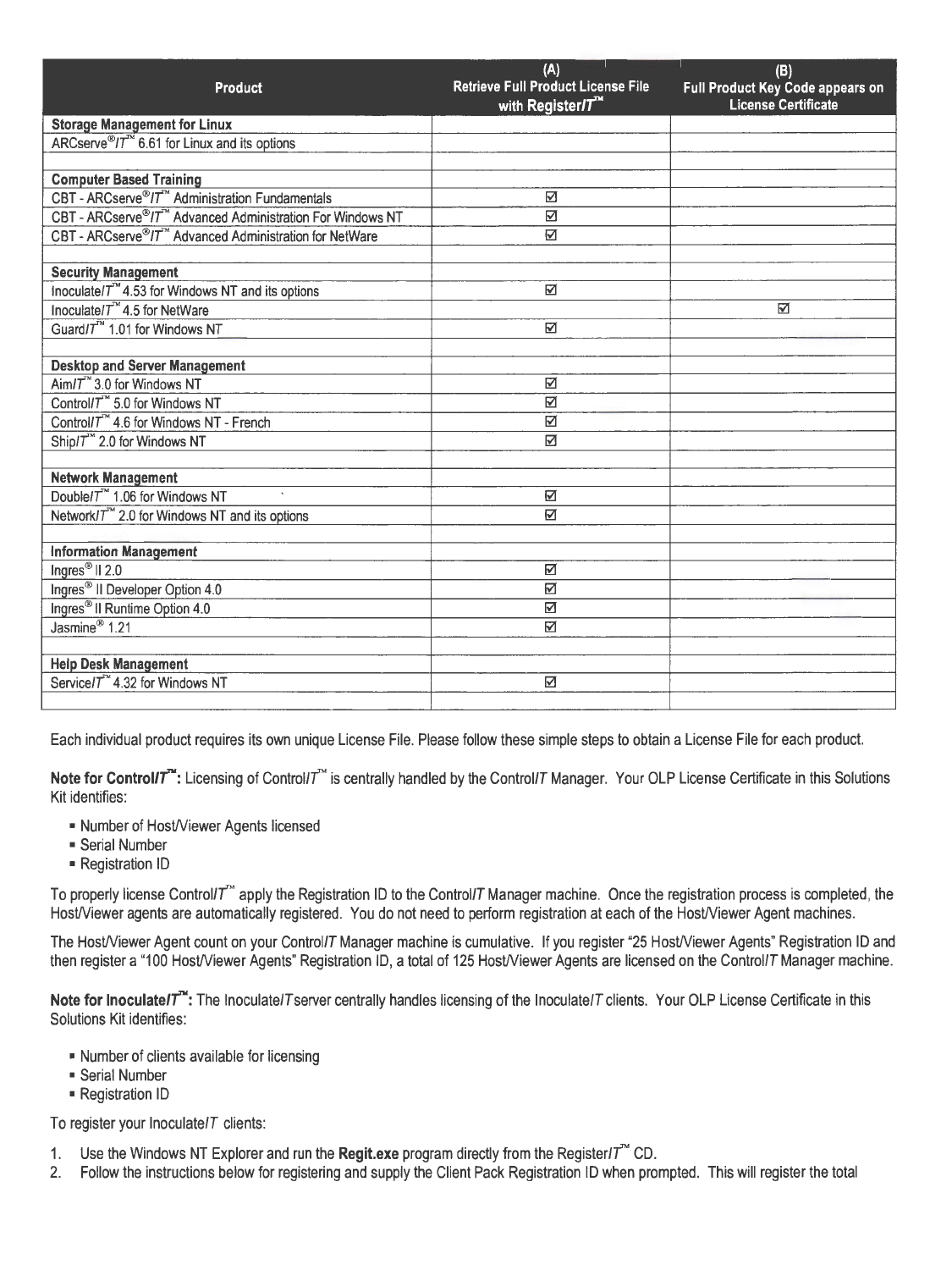number of clients available for licensing through this Client Pack.

- 3. Install the Inoculate/T client on your client machines. You do not have to run Register/ $T^M$  on each of the client machines.
- The Inoculate/ $T$  client count on your Inoculate/ $T$  server is cumulative. If you register a "25 Client Pack" Registration ID and then register a "50 Client Pack" Registration ID, your Inoculate/T server can connect up to 75 Inoculate/T clients.

### **Please note: You must run Register** *IT***<sup>** $n$ **</sup> from the CD labeled Register** *IT* **unless installing a French or German Product.** If **you are installing a French or German Product, please run Register/T from that CD.**

#### **Computer Associates License File Creation and Product Registration Procedure**

Registered users are eligible to receive:

- Future free or discounted upgrades of new versions of the product;
- Standard CA technical support as outlined in http://support.ca.com ; and
- Advance notification of new features or products.

Please follow these simple steps to generate the License File and to register the product.

#### *Important Note:*

- If you have purchased any of the CBT Courses, Register  $IT^M$  will automatically launch during the product installation.
- If you are using the ARCserve ${}^{\circ}I T^{\prime\prime}$  Windows 2000 Product Support CD, please follow the directions on the CD Sleeve.
- **To register ARCserve®IT"' for Linux, please follow the instructions on the insert enclosed with the ARCserve®IT"' for Linux CD.**

#### **Step 1: Gather Registration Information**

#### **Existing Customers:**

If you have previously used Register/ $T^*$  to register a CA product and know your **CA Customer Identification Number** and the matching **Zip Code,** please make a note of them here and proceed to **Step 2.** 

**Customer Identification Number:** \_\_\_\_\_\_\_ **Zip Code:** \_\_\_\_ \_

#### **New Customers:**

Please be sure to have the following information available before you proceed:

| $\overline{\phantom{a}}$ | Your Name      | ٦  | Postal Code |
|--------------------------|----------------|----|-------------|
| $\overline{\phantom{a}}$ | Company        | ٦  | Country     |
| $\overline{\phantom{a}}$ | <b>Address</b> | ۰  | Telephone   |
| $\overline{\phantom{a}}$ | City           | А. | Fax         |
| $\Delta$                 | <b>State</b>   |    |             |

#### **Step 2: Locate the Product Registration** ID **Number**

Please locate the **16-digit Registration** ID **Number** located on your Open License Certificate. Write this number in the space provided below. You will need this number to complete the registration process.

Registration ID No.: \_\_ \_ \_ \_ \_ \_ \_ \_ \_ \_ \_ \_ \_ \_ \_ \_ \_ \_

### **Step 3: Obtain/Specify Customer ID and Generate License File**

Although Register *IT*<sup> $\sim$ </sup> is a very powerful tool allowing different methods of registration, the following steps represent the most basic method: registering online using the Internet. If you decide to use another method such as registration by phone and e-mail, please refer to the online Help.

**3.1.** Please run Regit.exe located in the main (root) directory of the enclosed Register/T CD or the respective French or German CD.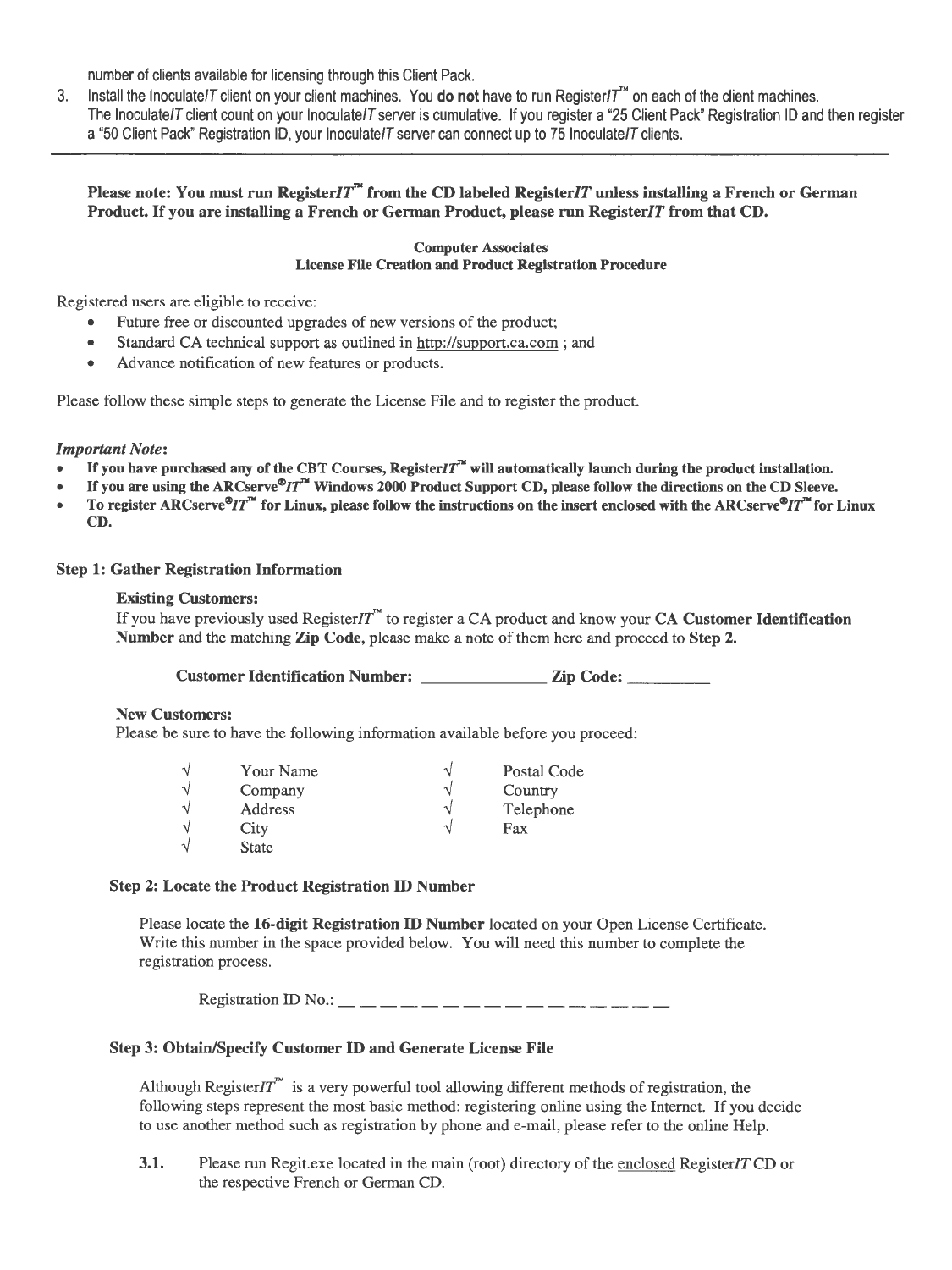- **3.2.** The Register *IT* Wizard appears. If you want to register at a later time, select **Register Later,** click **Next,** and follow the instructions to enter your Registration ID to generate the License File. You need to perform this step to generate the License File for each product you have installed. This completes the License File generation process. **However, it is strongly recommended that you register each product in the near future as outlined here.**
- **3.3.** If you do want to register, but you do not have your Customer ID and the matching Zip/Postal Code, please skip to step 3.4. Otherwise, please select **Register Now** and click **Next.** Then, select **View/Edit Customer** ID and click **Next.** You will see the Customer ID field and the Zip/Postal Code field. Edit these two fields using your assigned Customer ID and Zip/Postal Code, and click **Next.** Skip to step 3.5.
- **3.4.** If you do not have your Customer ID and the matching Zip/Postal Code, select **Get Customer** ID **By Internet,** click **Next,** and follow instructions on the screens to enter your customer information (refer to Step 1) and to obtain the Customer ID.
- **3.5.** At this point, you have successfully obtained/entered the Customer ID and its matching Postal Code. Select **Online Express** and click **Next.** Select the product you wish to register from the list. Enter your **16-digit Registration ID Number** (refer to Step 2) in the Registration ID field and click **Add.** Repeat this step for each of the products you want to register. When finished, click **Next.** You will see a series of messages reporting on the registration progress. Upon completion, Register $T^{\prime\prime}$  automatically generates the appropriate license file for the registered products. Click **Next** and then **Finish** to exit

### **This concludes the Product Registration process. Thank you.**

## **5) Trial Product Installation and Registration**

#### **(A) Trial Product Availability**

Most products install as trial copies. Please see the table below for the availability of a product's trial CD. If there is a check (0) in the **"Trial Product Availability"** column ( ; ), you can evaluate the product for up to 30 days. Otherwise, there is no trial product available presently.

### **(B) Retrieve Trial Product License File with Register//**

Some products require you to reqister the trial product in order to extend the trial period from the original 10 days. If there is a check ( $\boxtimes$ ) in the "Retrieve Trial product License File with Register/T" column (*ii*), then you should simply run Regit.exe, from the enclosed Register/T CD or respective French/German CD, and use the associated **Trial Product Registration ID** for the product from the table below.

**Note:** ARCserve<sup>®</sup>/T<sup>™</sup> Trial Product Registration IDs are valid for all languages.

| <b>Product</b>                                                                       | <b>Trial</b><br>Product<br><b>Availability</b><br>(i) | <b>Retrieve Trial</b><br><b>Product</b><br>License File<br>with<br>Register/ $T^*$<br>(ii) | <b>Trial Product</b><br><b>Registration ID for</b><br><b>Retrieving Trial</b><br><b>Product License</b><br>File with<br>Register/T |
|--------------------------------------------------------------------------------------|-------------------------------------------------------|--------------------------------------------------------------------------------------------|------------------------------------------------------------------------------------------------------------------------------------|
| <b>Storage Management for Windows NT</b>                                             |                                                       |                                                                                            |                                                                                                                                    |
| ARCserve <sup>®</sup> /T <sup>™</sup> 6.61 Workgroup Edition for Windows NT          | ☑                                                     | ⊠                                                                                          | 7826916927036183                                                                                                                   |
| ARCserve <sup>®</sup> /T <sup>™</sup> 6.61 Advanced Edition for Windows NT           | ☑                                                     | ⊠                                                                                          | 7726696927036193                                                                                                                   |
| ARCserve®/7 <sup>™</sup> 6.61 Workgroup/Advanced Edition RAID Option for Windows NT  | ☑                                                     | ☑                                                                                          | 1160730361470507                                                                                                                   |
| ARCserve®/T <sup>™</sup> 6.61 Workgroup/Advanced Edition Image Option for Windows NT | ☑                                                     | ☑                                                                                          | 5504474705814951                                                                                                                   |
| ARCserve®/T <sup>™</sup> 6.61 Advanced Edition Tape Library Option for Windows NT    | ☑                                                     | ⊠                                                                                          | 8937227038147284                                                                                                                   |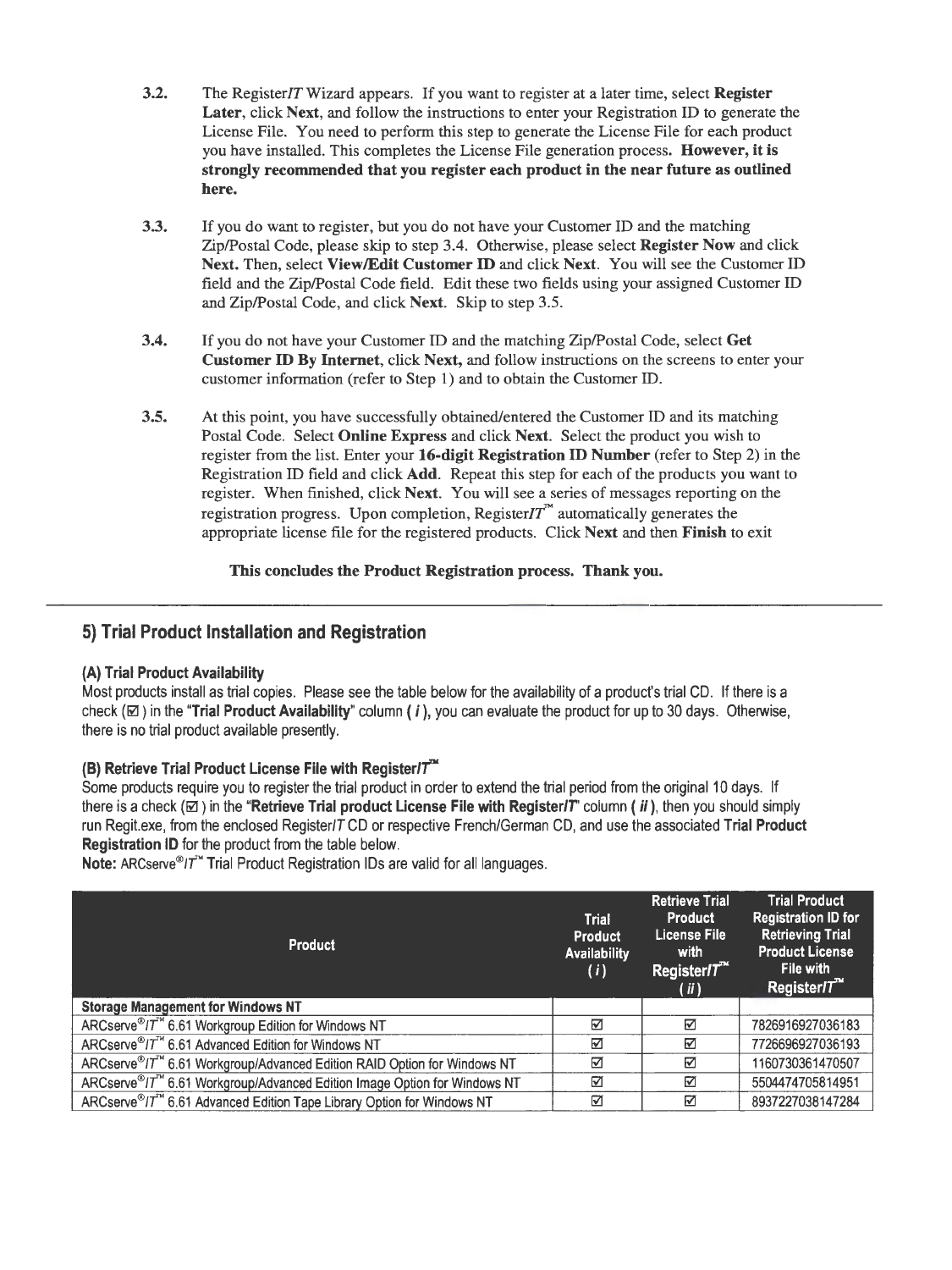| Product                                                                                                                     | <b>Trial</b><br><b>Product</b><br><b>Availability</b><br>(i) | <b>Retrieve Trial</b><br><b>Product</b><br><b>License File</b><br>with<br>Register/7" | <b>Trial Product</b><br><b>Registration ID for</b><br><b>Retrieving Trial</b><br><b>Product License</b><br>File with |
|-----------------------------------------------------------------------------------------------------------------------------|--------------------------------------------------------------|---------------------------------------------------------------------------------------|----------------------------------------------------------------------------------------------------------------------|
|                                                                                                                             |                                                              | (ii)                                                                                  | Register <sup>7</sup>                                                                                                |
| ARCserve <sup>®</sup> /T <sup>™</sup> 6.61 Advanced Edition Optical Library Option for Windows NT                           | ☑                                                            | ☑                                                                                     | 8937027038147204                                                                                                     |
| ARCserve®IT <sup>™</sup> 6.61 Workgroup/Advanced Edition Disaster Recovery Option for<br><b>Windows NT</b>                  | ☑                                                            | ☑                                                                                     | 1160730361470507                                                                                                     |
| ARCserve®/7 <sup>™</sup> 6.61 Advanced Edition Replication Option for Windows NT                                            | N                                                            | ☑                                                                                     | 2271741472581638                                                                                                     |
| ARCserve®/T <sup>™</sup> 6.61 Advanced Edition Data Migration Option for Windows NT                                         | ☑                                                            | ☑                                                                                     | 7826916927036183                                                                                                     |
| ARCserve®/T <sup>™</sup> 6.61 Advanced Edition Enterprise Library Option for Windows NT                                     | ☑                                                            | ☑                                                                                     | 5504474705814951                                                                                                     |
| ARCserve <sup>®</sup> /T <sup>™</sup> 6.61 Workgroup/Advanced Edition Backup Agent for Microsoft<br>Exchange for Windows NT | ☑                                                            | ☑                                                                                     | 8837707038147214                                                                                                     |
| ARCserve®/T <sup>™</sup> 6.61 Workgroup/Advanced Edition Backup Agent for Backup Agent<br>for Oracle for Windows NT         | ☑                                                            | ☑                                                                                     | 8937927038147214                                                                                                     |
| ARCserve <sup>®</sup> IT <sup>™</sup> 6.61 Workgroup/Advanced Edition Backup Agent for Microsoft SQL<br>for Windows NT      | ☑                                                            | ☑                                                                                     | 7826216927036153                                                                                                     |
| ARCserve®IT <sup>™</sup> 6.61 Workgroup/Advanced Edition Backup Agent for Informix for<br>Windows NT                        | ☑                                                            | ☑                                                                                     | 7826716927036103                                                                                                     |
| ARCserve®IT <sup>™</sup> 6.61 Workgroup/Advanced Edition Backup Agent for Lotus Notes for<br>Windows NT                     | ☑                                                            | ☑                                                                                     | 2271441472581668                                                                                                     |
| ARCserve®/T <sup>7*</sup> 6.61 Workgroup/Advanced Edition Backup Agent for Open Files for<br>Windows NT                     | ☑                                                            | ☑                                                                                     | 8937027038147204                                                                                                     |
| ARCserve <sup>®</sup> /7 <sup>™</sup> 6.61 Workgroup/Advanced Edition Client Agent for Macintosh                            | ☑                                                            | ☑                                                                                     |                                                                                                                      |
| ARCserve®/T <sup>™</sup> 6.61 Advanced Edition Client Agent for OS/2                                                        |                                                              |                                                                                       |                                                                                                                      |
| ARCserve®/T <sup>™</sup> 6.61 Advanced Edition Client Agent for NetWare                                                     |                                                              |                                                                                       |                                                                                                                      |
| ARCserve®/T <sup>™</sup> 6.61 Advanced Edition Client Agent for UNIX                                                        |                                                              |                                                                                       |                                                                                                                      |
| ARCserve®/7 <sup>7</sup> 6.61 Advanced Edition Data Migration Agent                                                         |                                                              |                                                                                       |                                                                                                                      |
| ARCserve <sup>®</sup> /T <sup>™</sup> Client Agents for UNIX                                                                | ☑                                                            | ☑                                                                                     | 1260350361470567                                                                                                     |
| Survive/T <sup>™</sup> 4.5 for Windows NT                                                                                   | ☑                                                            | ☑                                                                                     | Primary:<br>9515865013925093<br>Secondary:<br>3959509557369437                                                       |
| <b>Storage Management for NetWare</b>                                                                                       |                                                              |                                                                                       |                                                                                                                      |
| ARCserve <sup>®</sup> /T <sup>™</sup> 6.6 for NetWare and its options                                                       |                                                              |                                                                                       |                                                                                                                      |
|                                                                                                                             |                                                              |                                                                                       |                                                                                                                      |
| <b>Storage Management for Linux</b>                                                                                         |                                                              |                                                                                       |                                                                                                                      |
| ARCserve <sup>®</sup> /T <sup>74</sup> 6.61 Advanced Edition for Linux                                                      | ☑                                                            |                                                                                       | 7726696927036193                                                                                                     |
| ARCserve®/T™ 6.61 Advanced Edition Tape Library Option for Linux                                                            | $\triangledown$                                              |                                                                                       | 8937227038147284                                                                                                     |
|                                                                                                                             |                                                              |                                                                                       |                                                                                                                      |
| <b>Computer Based Training</b>                                                                                              |                                                              |                                                                                       |                                                                                                                      |
| CBT - ARCserve <sup>®</sup> /T <sup>™</sup> Administration Fundamentals                                                     | $\overline{\mathbb{S}}$                                      |                                                                                       |                                                                                                                      |
| CBT - ARCserve®/T <sup>™</sup> Advanced Administration For Windows NT                                                       | $\Delta$                                                     |                                                                                       |                                                                                                                      |
| CBT - ARCserve <sup>®</sup> /T <sup>™</sup> Advanced Administration for NetWare                                             | ☑                                                            |                                                                                       |                                                                                                                      |
| <b>Security Management</b>                                                                                                  |                                                              |                                                                                       |                                                                                                                      |
| Inoculate/T <sup>™</sup> 4.53 Workgroup Edition for Windows NT                                                              | ☑                                                            | ☑                                                                                     | 6615385816925092                                                                                                     |
| Inoculate/T <sup>™</sup> 4.53 Advanced Edition for Windows NT                                                               | ☑                                                            | ☑                                                                                     | 5604694705814951                                                                                                     |
| Inoculate/T <sup>™</sup> 4.53 Workgroup/Advanced Edition Client Agents                                                      | ☑                                                            | ☑                                                                                     | 7826016927036173                                                                                                     |
| Inoculate/ $\overline{T}^M$ 4.53 Workgroup/Advanced Edition Lotus Notes Option for Windows NT                               | ☑                                                            | ☑                                                                                     | 7726696927036193                                                                                                     |
| Inoculate/T <sup>™</sup> 4.53 Workgroup/Advanced Edition Microsoft Exchange Option for                                      |                                                              |                                                                                       |                                                                                                                      |
| Windows NT                                                                                                                  | ☑                                                            | ☑                                                                                     | 3382952583692749                                                                                                     |
| Inoculate/ $T^{\prime\prime}$ 4.5 for NetWare                                                                               | ☑                                                            | N                                                                                     |                                                                                                                      |
| Guard/T <sup>7</sup> 1.01 for Windows NT                                                                                    |                                                              |                                                                                       | 5504874709814962                                                                                                     |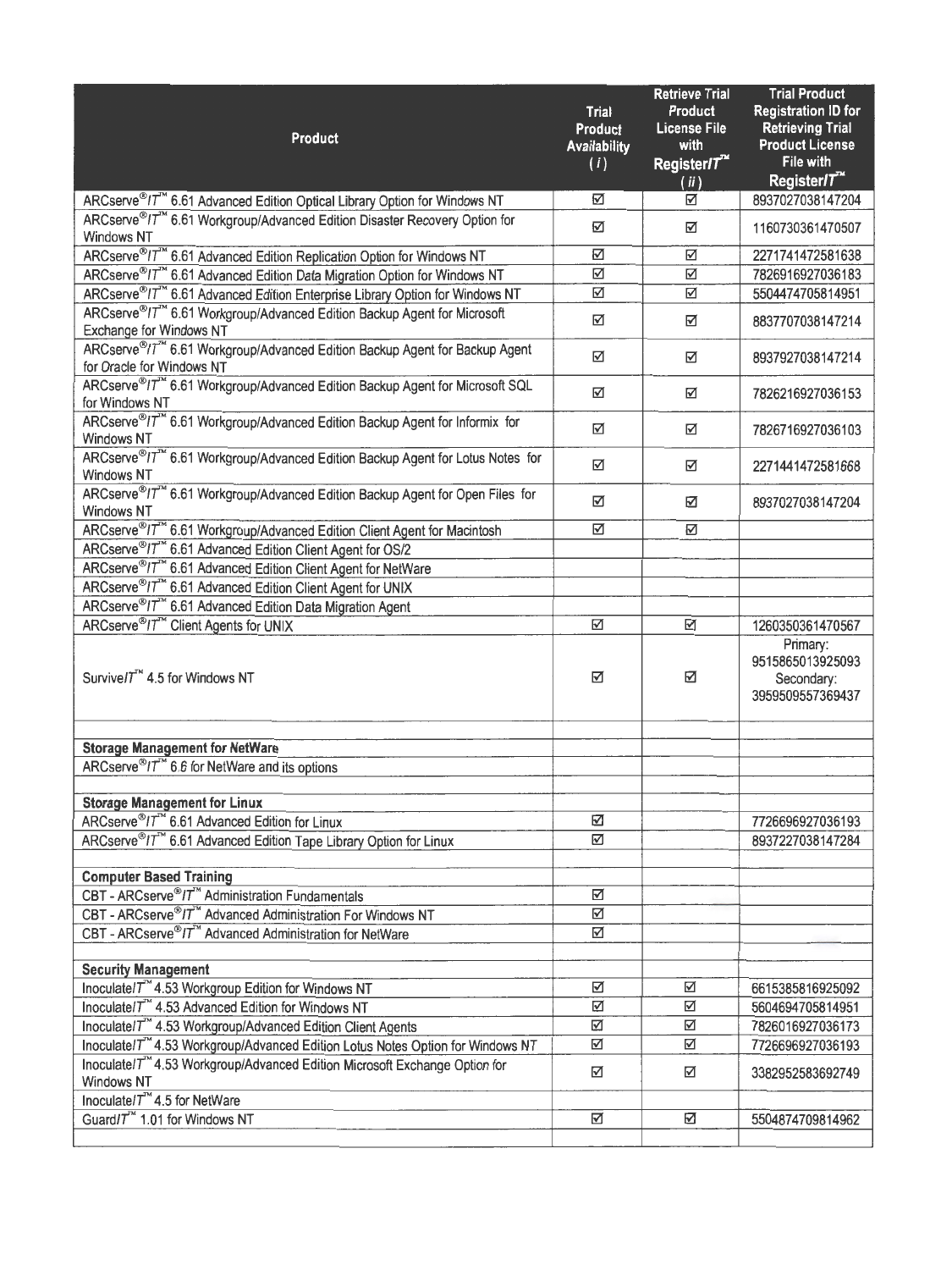|                                                                | Trial<br>Product        | <b>Retrieve Trial</b><br><b>Product</b><br><b>License File</b> | <b>Trial Product</b><br><b>Registration ID for</b><br><b>Retrieving Trial</b> |
|----------------------------------------------------------------|-------------------------|----------------------------------------------------------------|-------------------------------------------------------------------------------|
| <b>Product</b>                                                 | <b>Availability</b>     | with                                                           | <b>Product License</b>                                                        |
|                                                                | (i)                     | Register/T <sup>ne</sup>                                       | File with                                                                     |
|                                                                |                         | (ii)                                                           | Register/T <sup>n</sup>                                                       |
| <b>Desktop and Server Management</b>                           |                         |                                                                |                                                                               |
| Aim/ $T^{\prime\prime}$ 3.0 for Windows NT                     | Δ                       | K                                                              | 4493563698703861                                                              |
| Control/T <sup>™</sup> 5.0 Advanced Edition for Windows NT     | Ñ                       | N                                                              | 8737587029147205                                                              |
| Control/T <sup>™</sup> 4.6 Workgroup Edition for Windows NT    | Ñ                       | Ñ                                                              | 3382852583692759                                                              |
| Control/T <sup>™</sup> 4.6 Advanced Edition for Windows NT     | K                       | ☑                                                              | 5504174705814981                                                              |
| Ship/T <sup>7</sup> 2.0 for Windows NT                         | ☑                       | ☑                                                              | 6615785910925093                                                              |
|                                                                |                         |                                                                |                                                                               |
| <b>Network Management</b>                                      |                         |                                                                |                                                                               |
| Double/T <sup>™</sup> 1.06 for Windows NT                      | ☑                       | ☑                                                              | 0059629254369437                                                              |
| Network/T <sup>**</sup> 2.0 Advanced Edition for Windows NT    | ☑                       | ☑                                                              | 9948710258258306                                                              |
| Network/T <sup>™</sup> 2.0 Switch Management Option            | $\overline{\mathbb{S}}$ | ☑                                                              | 7726998022036174                                                              |
| Network/T <sup>™</sup> 2.0 ATM Management Option               | ☑                       | ☑                                                              | 7726698038036134                                                              |
| Network/T <sup>"</sup> 2.0 Frame Relay Option                  | ☑                       | ☑                                                              | 3282634688692760                                                              |
| Network/T <sup>™</sup> 2.0 Network Access Policy Option        | ☑                       | ☑                                                              | 3282734688692750                                                              |
| Network/T™ 2.0 Response Probe Option                           | ☑                       | $\triangledown$                                                | 0059621355369497                                                              |
| Network/T <sup>™</sup> 2.0 Application Response Option Manager | ☑                       | $\triangledown$                                                | 6515367911925083                                                              |
| Network/T <sup>™</sup> 2.0 Application Response Option Agent   | Ñ                       | ☑                                                              | 3382654682692740                                                              |
| Network/7 <sup>™</sup> 2.0 SNA Manager Option                  | ☑                       | ☑                                                              | 8837309132147275                                                              |
| Network/T <sup>™</sup> 2.0 DECnet Management Option            | $\overline{\mathbf{S}}$ | ☑                                                              | 8737789133147205                                                              |
| Network/T <sup>™</sup> 2.0 SuperPing Path Doctor Option        | ☑                       | ☑                                                              | 9948110243258326                                                              |
|                                                                |                         |                                                                |                                                                               |
| <b>Information Management</b>                                  |                         |                                                                |                                                                               |
| Ingres <sup>®</sup> II <sub>2.0</sub>                          |                         |                                                                |                                                                               |
| Ingres <sup>®</sup> II Developer Option 4.0                    |                         |                                                                |                                                                               |
| Ingres <sup>®</sup> Il Runtime Option 4.0                      |                         |                                                                |                                                                               |
| Jasmine <sup>®</sup> 1.21                                      |                         |                                                                |                                                                               |
|                                                                |                         |                                                                |                                                                               |
| <b>Help Desk Management</b>                                    |                         |                                                                |                                                                               |
| Service/T <sup>74</sup> 4.32 for Windows NT                    | N                       | ☑                                                              | 2271641481581639                                                              |
|                                                                |                         |                                                                |                                                                               |

# **6) Converting a Trial Copy to a Licensed Product**

When you have decided to purchase a license for the Workgroup/Advanced Edition product that you have tried, converting the trial software to a fully licensed product is easy and does not require reinstallation.

Locate the trial software in the matrix below and follow the instructions for converting the trial to a licensed product.

| <b>Product</b>                                                                 | <b>Trial Product Availability</b> | <b>Converting a Trial</b><br><b>Copy to a Licensed</b><br><b>Product</b> |
|--------------------------------------------------------------------------------|-----------------------------------|--------------------------------------------------------------------------|
| <b>Storage Management for Windows NT</b>                                       |                                   |                                                                          |
| ARCserve <sup>®</sup> / $T^{\prime\prime}$ 6.61 for Windows NT and its options | ☑                                 | Re-Register/T                                                            |
| ARCserve <sup>®</sup> /7 <sup>™</sup> Client Agents for UNIX                   |                                   | N/A                                                                      |
| Survive/T <sup>™</sup> 4.5 for Windows NT                                      | ☑                                 | Re-Register/T                                                            |
|                                                                                |                                   |                                                                          |
| <b>Storage Management for NetWare</b>                                          |                                   |                                                                          |
| ARCserve <sup>®</sup> / $T^{\infty}$ 6.6 for NetWare and its options           |                                   |                                                                          |
|                                                                                |                                   |                                                                          |
| <b>Storage Management for Linux</b>                                            |                                   |                                                                          |
| ARCserve <sup>®</sup> / $T^{\infty}$ 6.61 for Linux and its options            | ⊽                                 | <b>Web Registration</b>                                                  |
|                                                                                |                                   |                                                                          |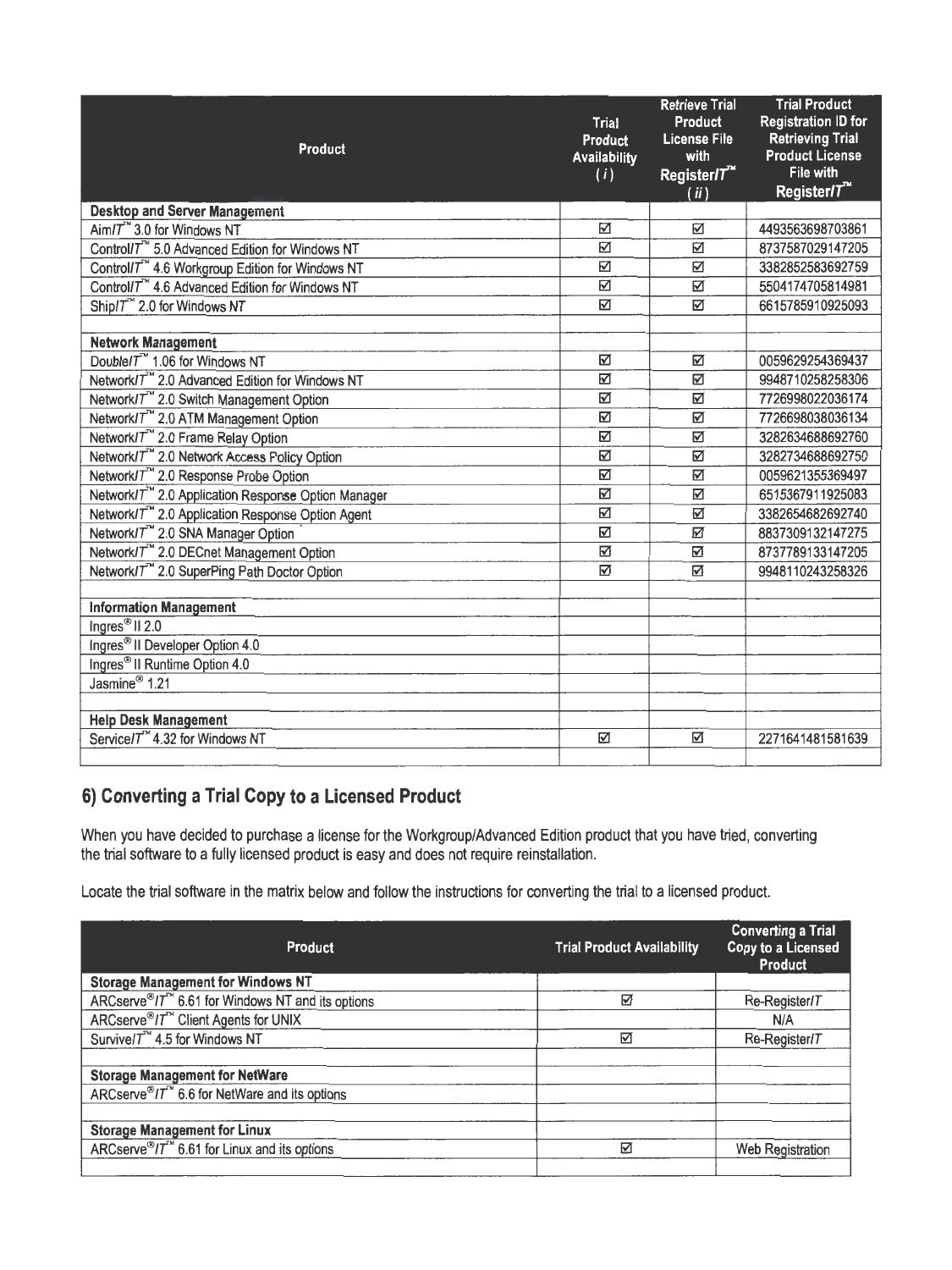|                                                                                      |                                   | <b>Converting a Trial</b> |
|--------------------------------------------------------------------------------------|-----------------------------------|---------------------------|
| Product                                                                              | <b>Trial Product Availability</b> | <b>Copy to a Licensed</b> |
| <b>Computer Based Training</b>                                                       |                                   | <b>Product</b>            |
| CBT - ARCserve <sup>®</sup> /7 <sup>™</sup> Administration Fundamentals              | ☑                                 |                           |
| CBT - ARCserve <sup>®</sup> /T <sup>™</sup> Advanced Administration For Windows NT   | ☑                                 |                           |
| CBT - ARCserve <sup>®</sup> /7 <sup>™</sup> Advanced Administration for NetWare      | ☑                                 |                           |
|                                                                                      |                                   |                           |
| <b>Security Management</b>                                                           |                                   |                           |
| Inoculate/ $T^M$ 4.53 for Windows NT                                                 | ☑                                 | Re-Register/T             |
| Inoculate/T <sup>™</sup> 4.53 Workgroup/Advanced Edition Client Agents               | ☑                                 | Re-Register/T             |
| Inoculate/T <sup>™</sup> 4.53 Workgroup/Advanced Edition Lotus Option for Windows NT | ☑                                 | Re-Register/T             |
| Inoculate/T <sup>26</sup> 4.53 Workgroup/Advanced Microsoft Exchange Option for      |                                   |                           |
| Windows NT                                                                           | ☑                                 | Re-Register/T             |
| Inoculate/ $T^M$ 4.5 for NetWare                                                     |                                   | N/A                       |
| Guard/T <sup>™</sup> 1.01 for Windows NT                                             | ☑                                 | Re-Register/T             |
|                                                                                      |                                   |                           |
| <b>Desktop and Server Management</b>                                                 |                                   |                           |
| Aim/T <sup>™</sup> 3.0 for Windows NT                                                | ☑                                 | Re-Register/T             |
| Control/T <sup>74</sup> 5.0 for Windows NT                                           | ⊠                                 | Re-Register/T             |
| Ship/7 <sup>™</sup> 2.0 for Windows NT                                               | $\triangledown$                   | Re-Register/T             |
|                                                                                      |                                   |                           |
| <b>Network Management</b>                                                            |                                   |                           |
| Double/7 <sup>™</sup> 1.06 for Windows NT                                            | ☑                                 | Re-Register/T             |
| Network/ $T^{\prime\prime}$ 2.0 for Windows NT and its options                       | М                                 | Re-Register/T             |
|                                                                                      |                                   |                           |
| <b>Information Management</b>                                                        |                                   |                           |
| Ingres <sup>®</sup> II $2.0$                                                         |                                   | N/A                       |
| Ingres <sup>®</sup> Il Developer Option 4.0                                          |                                   | N/A                       |
| Ingres <sup>®</sup> Il Runtime Option 4.0                                            |                                   | N/A                       |
| Jasmine <sup>®</sup> 1.21                                                            |                                   | N/A                       |
|                                                                                      |                                   |                           |
| <b>Help Desk Management</b>                                                          |                                   |                           |
| Service/7 <sup>-*</sup> 4.32 for Windows NT                                          | ☑                                 | Re-Register/T             |
|                                                                                      |                                   |                           |

#### **Note: Re-Register/T**

For product trials where a Registration ID was supplied, simply purchase and obtain the Registration ID of the product, and re-run Register/ $T^{\prime\prime}$  to convert your trial copy software into a full licensed product. Follow the procedure documented in the **Product Registration Procedures** section of this document to run Register//.

## 7) **Product Release Notes**

**Guard/t"** Workgroup Edition runs on Windows NT 4.0. We are pleased to offer a version of this product to users of Windows NT 3.51 at no cost. If you would like Windows NT 3.51 support, please download the software from our web site at http://support.ca.com.

Service/ $T^{\prime\prime}$  was formally known as the software product "Professional Help Desk". The Workgroup Edition product contained in this package runs on Windows NT 4.0. We are pleased to offer a version of this product to users of Windows NT 3.51 at no cost. If you would like Windows NT 3.51 support, please download the software from our web site at http://support.ca.com.

ARCserve<sup>®</sup>/T<sup>™</sup> for NetWare & Options. The following components have support for NetWare 5.1: ARCserve/T 6.6 for NetWare and ARCserve/T 6.6 for NetWare Tape Library Option.

The following components have support for NetWare 5.0:

ARCserve/T 6.6 for NetWare, ARCserve/T 6.6 for NetWare Backup Agent for Open Files, ARCserve/T 6.6 for NetWare Enterprise Library Option, ARCserve/T 6.6 for NetWare Tape Library Option, ARCserve/T 6.6 for NetWare RAID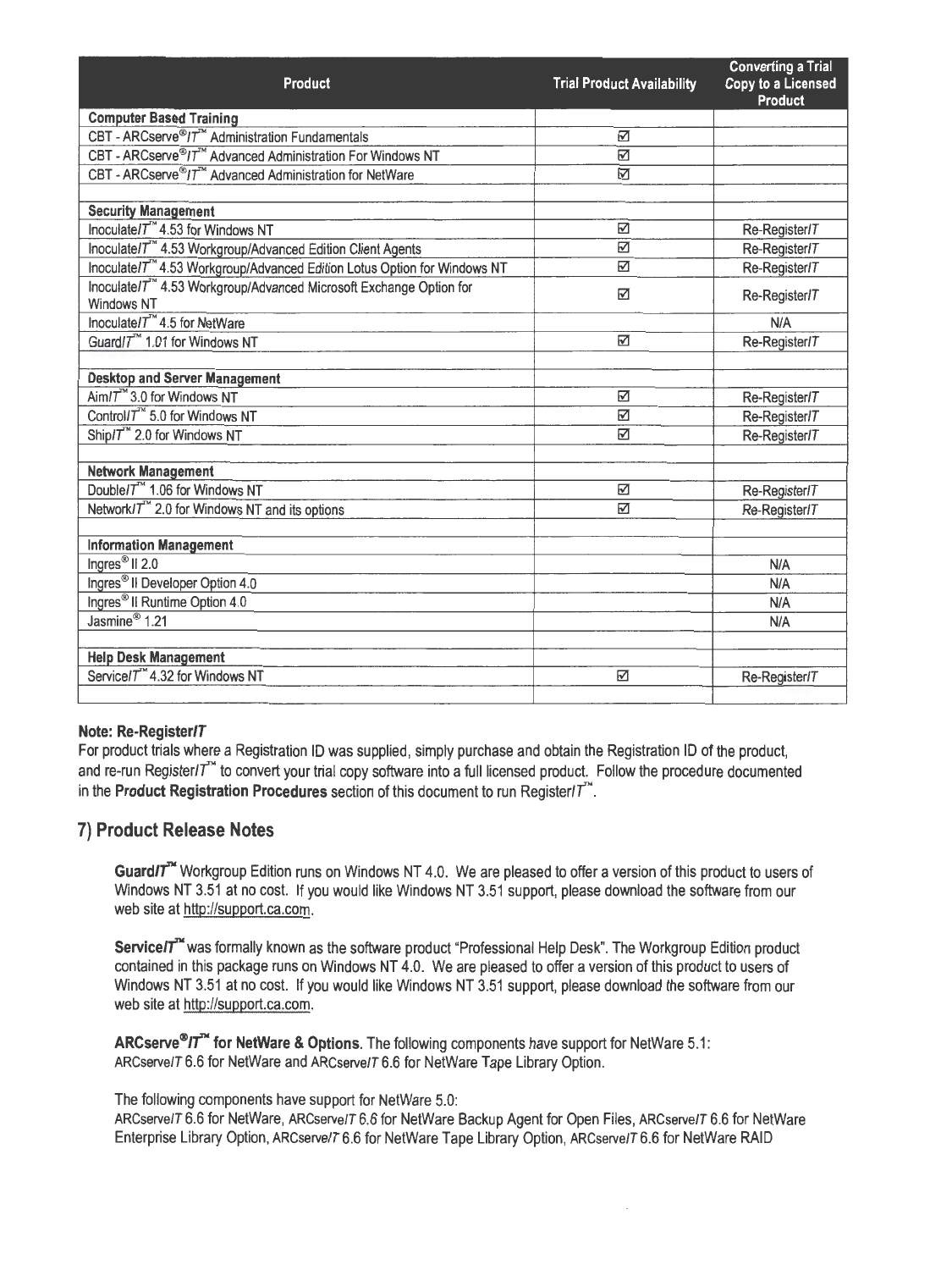Option, ARCserve/T 6.6 Backup Agent for Novell Group Wise for NetWare, and ARCserve/T 6.6 for NetWare Client Push Agent for NetWare. Other ARCserve/T options do not currently support NetWare 5.0. Please check www.ca.com for future updates for NetWare 5.0 support.

# **8) Product Support**

If you require additional product information or support, a complete listing of phone numbers can be found by accessing the CA website at http://support.ca.com.